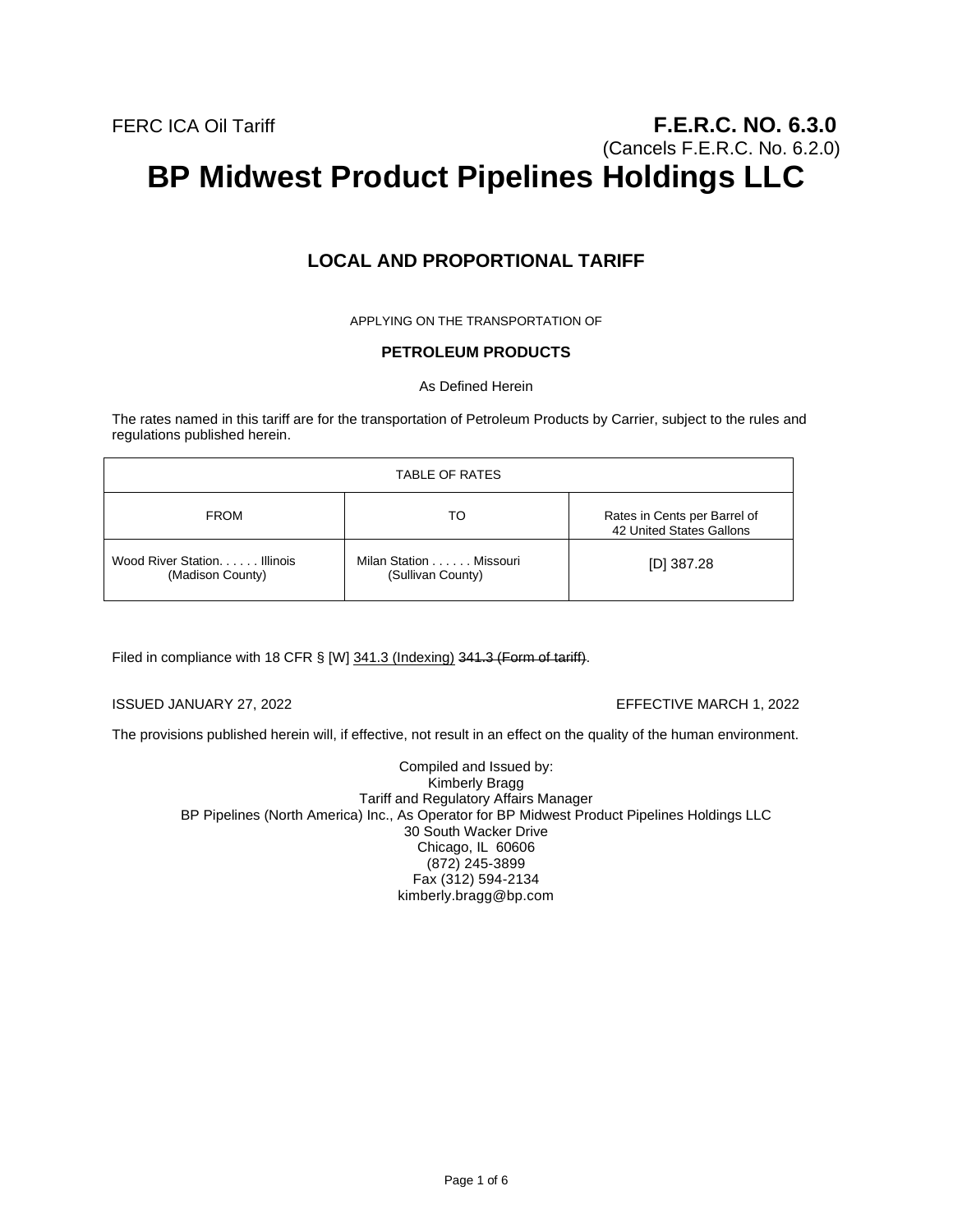# **RULES AND REGULATIONS**

Petroleum Products will be transported through Carrier's facilities only as provided in these rules and regulations.

## **ITEM NO. 5 ABBREVIATIONS AND DEFINITIONS**

As used in these rules and regulations, the following terms have the following meanings:

"a.m." means a time of day after midnight and before noon.

"API" means American Petroleum Institute.

"ASTM" means color determined by the American Society of Testing and Materials standard method of test ASTM Designation D-1500-64 or latest revision thereof.

"Barrel" means forty-two United States gallons.

"Batch" means a quantity of Petroleum Products of like characteristics moved through the pipeline as an identifiable unit.

"Carrier" means and refers to BP Midwest Product Pipelines Holdings LLC.

"C.F.R." means the Code of Federal Regulations.

"Consignee" means the party to whom a Shipper has ordered the delivery of Petroleum Products.

"F.E.R.C." means Federal Energy Regulatory Commission.

"IP" means the Institute of Petroleum.

"MPMS" means the Manual of Petroleum Measurement Standards.

"NACE" means the National Association of Corrosion Engineers.

"Petroleum Products" means gasoline and petroleum oil distillates as further described in Item No. 25.

"PSIG" means pounds per square inch gauge.

"Nomination" means an application by a Shipper to the Carrier for transportation of a stated quantity of Petroleum Products from a specified origin or origins to a specified destination or destinations in accordance with these rules and regulations.

"Shipper" means the party who contracts with the Carrier for transportation of Petroleum Products under the terms of this tariff.

"Tender" means delivery of Petroleum Products to Carrier for Shipment.

## **ITEM NO. 10 COMMODITY**

Under this tariff the Carrier is engaged in the transportation of Petroleum Products by pipe line and will not accept any other commodity for transportation.

# **ITEM NO. 15 NOMINATIONS**

Petroleum Products will be accepted for transportation only on properly executed Nominations, as defined in Item 5. Shippers desiring to nominate Petroleum Products for transportation shall make in writing a separate Nomination for each calendar month on or before the 15<sup>th</sup> day of the preceding month with weekly updates provided on the Monday of the week preceding the shipment. The Nomination will be accepted only when the total quantity covered by such Nomination will be made available for transportation within the calendar month.

#### **ITEM NO. 20 QUANTITIES**

Petroleum Products will be accepted from facilities to which the Carrier is connected in shipments of not less than 5,000 Barrels of the same kind, quality, and characteristics from one point of origin for delivery at one destination unless operating conditions as determined solely by Carrier permit smaller batch sizes.

## **ITEM NO. 25 QUALITY SPECIFICATIONS**

(a) No Petroleum Products will be accepted for transportation except good merchantable Petroleum Products of acceptable character readily susceptible of transportation through Carrier's existing facilities, and which will not materially affect the quality of shipments being transported, or cause a disadvantage to any other Shipper.

(b) Subject to the foregoing, Carrier will, to the extent permitted by its existing facilities, endeavor to segregate such Petroleum Products during transportation and to make delivery of substantially the same Petroleum Products at destination; provided that Carrier may require Shipper to make such Petroleum Products available to Carrier in such quantities and at such specified times as may be necessary to permit such segregated movements via its existing facilities.

(c) The current Carrier quality policy is published in the Carrier's Wood River to Milan Product Quality Manual, dated July 23, 2021. All Tenders must be in compliance with the policies stated in the current version of this manual. The manual can be obtained by request at bptariffs@bp.com.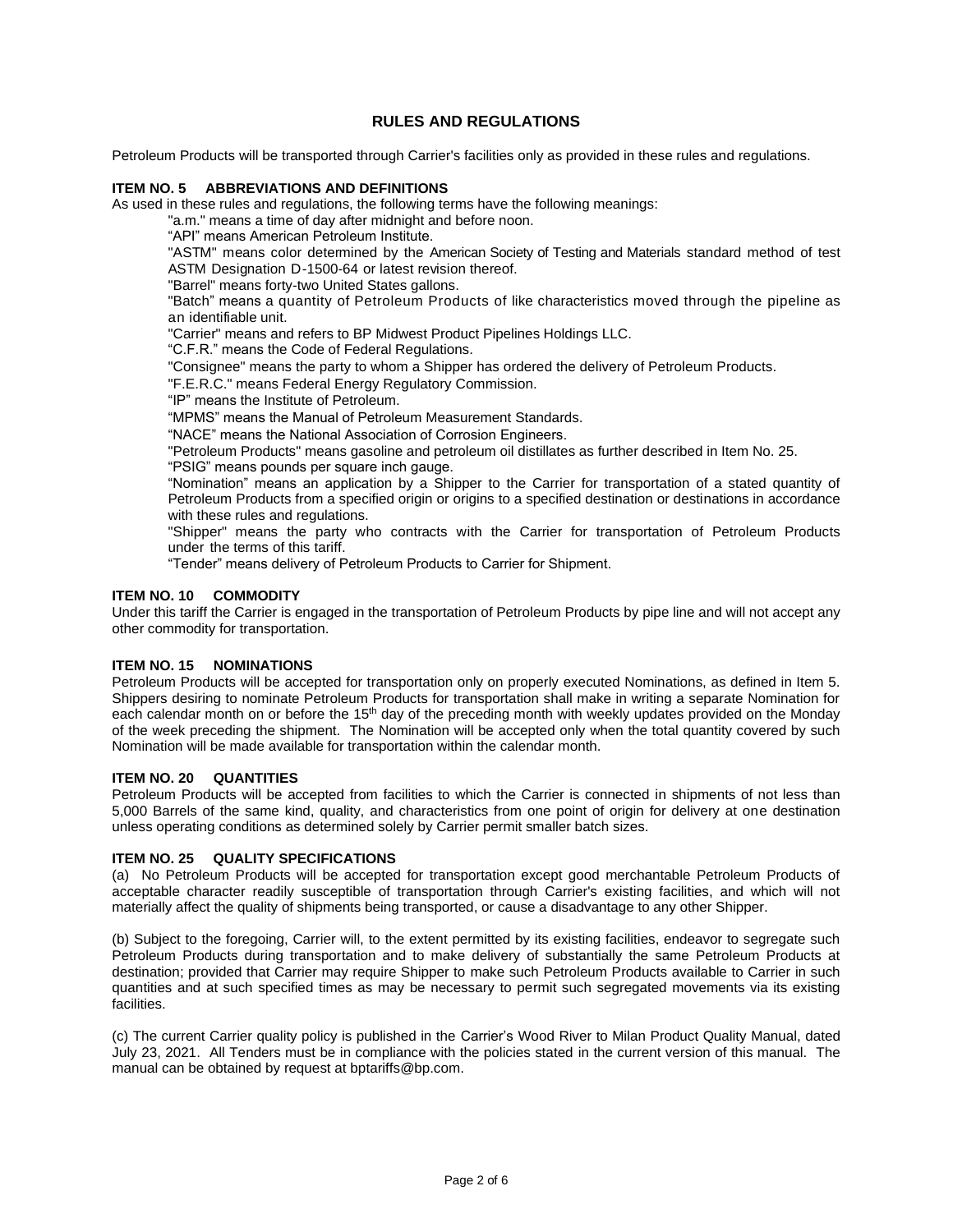#### **ITEM NO. 30 ORIGIN AND DESTINATION FACILITIES AND DISPOSITION OF PRODUCTS ON FAILURE TO ACCEPT DELIVERY**

(a) Shipper shall furnish pumping facilities of sufficient capacity to move said Petroleum Products to Carrier's origin station at Carrier's scheduled pumping rate, provided however, that the Carrier may for its convenience operate at pumping rates less than scheduled rate.

(b) No duty to transport will arise until evidence satisfactory to the Carrier, such as an executed connection agreement, has been furnished that Shipper has provided necessary facilities to which Carrier is connected at destination capable of receiving at the scheduled pumping rate, and has made necessary arrangements for accepting delivery of shipments promptly on arrival at destination.

(c) In the event Shipper or Consignee does not have adequate facilities available to receive Petroleum Products from the line without delay at the time any shipment or portion thereof arrives at a destination to which it is consigned, Carrier may reconsign said shipments or any undelivered portion thereof to a destination where facilities are available to receive it and Carrier shall not be liable for any damage, loss in transit, or loss in storage which may occur by reason of such reconsignment. Such reconsignment shall have the same effect as though requested by Shipper and Shipper shall pay transportation charges and all other charges from point of origin to actual final destination.

(d) Carrier's storage is limited to certain products. Shipper must provide adequate facilities at all origin and destination locations needed to deliver or receive segregated batches of any product at locations that Carrier does not normally provide service for that product.

# **ITEM NO. 35 MEASUREMENT AND VOLUME CORRECTION**

(a) Quantities at origin and destination shall be determined by meters. Volume shall be corrected from observed temperature and pressure to base conditions using a Type III calculation per API MPMS 11.1 – 2004 which is an Adjunct to: ASTM D1250-04 and IP 200/04 or latest revision thereof. Base condition shall be 60 degrees Fahrenheit at 0.0 psig. Full deductions will be made for all water and other impurities in products received or delivered. Shippers or Consignees shall have the privilege of being present or represented at the times of measuring and testing.

(b) Petroleum quantities transported will be adjusted to allow for inherent losses, including but not limited to shrinkage, evaporation, interface losses and normal "over and short" losses. The adjustment for losses or gains will be allocated among the Shippers in the proportion that the total number of Barrels delivered out of the system for each Shipper bears to the total number of Barrels delivered out of the system for all Shippers.

(c) The net quantities as determined under paragraphs (a) and (b) of this item will be the amounts accountable at destination.

## **ITEM NO. 40 RATES APPLICABLE**

Petroleum Products accepted for transportation shall be subject to the rates and charges in effect on the date of receipt of such Petroleum Products by the Carrier. Transportation and all other lawful charges will be collected on the basis of the net quantities of Petroleum Products delivered. All net quantities will be determined in the manner provided in Item 35.

## **ITEM NO. 45 PAYMENT OF TRANSPORTATION AND OTHER CHARGES**

(a) Transportation charges will be computed and collected at the rates provided herein, on the basis of the number of Barrels of Petroleum Products delivered at destinations, after volume corrections as provided for in Item No. 35.

(b) All payments are due within 10 days of receipt of the invoice, unless the Carrier determines in a manner not unreasonably discriminatory that the financial condition of Shipper or Shipper's guarantor (if any) is or has become impaired or unsatisfactory or Carrier determines in a manner not unreasonably discriminatory it is necessary to do so, in which case the payment due date shall be that specified in a written notice to the Shipper.

(c) If any charge remains unpaid after the due date specified in Carrier's invoice, then such amount due may accrue an interest penalty from the day after the due date until paid, calculated at a rate per annum equal to the U.S. prime rate as published in the Wall Street Journal plus two percent (2%) per annum, or, if less, the maximum interest rate permitted by Applicable Law. In addition Shipper shall pay all documented costs incurred by Carrier to collect any unpaid amounts, including but not limited to reasonable attorney fees.

(d) In the event Shipper fails to pay any such charges when due, Carrier shall not be obligated to provide Shipper access to Carrier's facilities or provide services pursuant to Carrier's tariff until such time as payment is received by Carrier and Shipper meets the requirements of the following paragraph. In addition, in the event Shipper fails to pay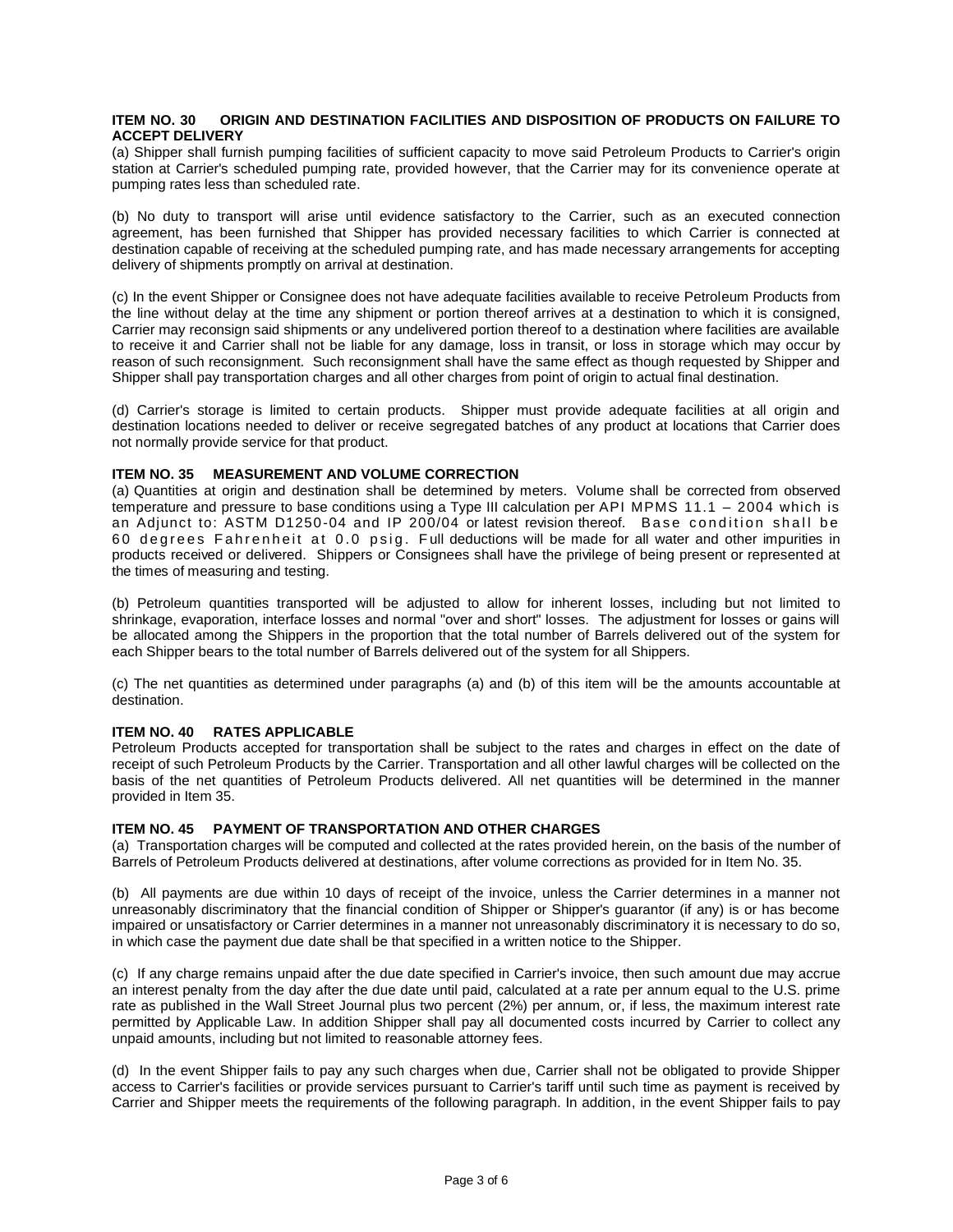any such charges when due, Carrier shall have the right to setoff such amounts owed and future amounts owed against those amounts Carrier owes Shipper.

(e) In the event Carrier determines in a manner not unreasonably discriminatory that the financial condition of Shipper or Shipper's guarantor (if any) is or has become impaired or unsatisfactory or Carrier determines in a manner not unreasonably discriminatory it is necessary to obtain security from Shipper, Carrier, upon notice to Shipper, may require any of the following prior to Carrier's delivery of Shipper's Petroleum Products in Carrier's possession or prior to Carrier's acceptance of Shipper's Petroleum Products: (1) prepayment of all charges, (2) a letter of credit at Shipper's expense in favor of Carrier in an amount sufficient to ensure payment of all such charges and, in a form, and from an institution, acceptable to Carrier, or (3) a guaranty in an amount sufficient to ensure payment of all such charges and in a form, and from a third party, acceptable to Carrier. In the event, Shipper fails to comply with any such requirement on or before the date supplied in Carrier's notice to Shipper, Carrier shall not be obligated to provide Shipper access to Carrier's facilities or provide services pursuant to this tariff until such requirement is fully met.

(f) Carrier shall have a lien on all Petroleum Products delivered to Carrier to secure the payment of any and all transportation or any other charges that are owed Carrier. Such lien shall survive delivery of Petroleum Products to Shipper. Such lien shall extend to all Petroleum Products in Carrier's possession beginning with Shipper's first receipt of transportation or other services from Carrier. The lien provided herein shall be in addition to any lien or security interest provided by statute or applicable law. Carrier may withhold delivery to Shipper of any of Shipper's Petroleum Products in its possession and exercise any other rights and remedies granted under this tariff or existing under applicable law until all such charges have been paid as provided above.

(g) If Shipper fails to pay an invoice by the due date, in addition to any other remedies under this tariff or under applicable law, Carrier shall have the right, either directly or through an agent, to sell at a private sale any and all Petroleum Products of such Shipper in its custody at fair market value at the time of sale. The proceeds of any sale shall be applied in the following order: (A) To the reasonable expenses of holding, preparing for sale, selling, and to the extent allowed by law, reasonable attorney's fees and legal expenses incurred by Carrier; and (B) To the satisfaction of the Shipper's indebtedness including interest herein provided from the date of payment is due. The balance of the proceeds of the sale remaining, if any, shall be paid to Shipper or, if there is a dispute or claim as to entitlement, held for whoever may be lawfully entitled thereto.

#### **ITEM NO. 50 LIABILITY OF CARRIER**

(a) The Carrier, while in possession of any Petroleum Products, will not be liable for any loss thereof, or damage thereto, or delay, caused by an act of God, the public enemy, quarantine, the authority of law, or of public authority, strikes, riots, insurrection, inherent nature of the goods, or the act or default of the Shipper or Consignee or for any other cause not due to the negligence of the Carrier.

(b) Any losses of Petroleum Products will be charged proportionately to each Shipper in the ratio that his Petroleum Products, or portion thereof, received and undelivered at the time the loss occurs, bears to the total of Petroleum Products then in the custody of the Carrier for transportation via the lines or other facilities in which the loss occurs; and the Carrier will be obligated to deliver only that portion of such Petroleum Products remaining after deducting shipper's proportion of such loss determined as aforesaid. Transportation charges will be assessed only on the quantity delivered.

(c) Carrier will not be liable for discoloration, commingling, contamination, or deterioration of Petroleum Products resulting from the normal operation of a products pipe line system in batching various kinds of products, and the products so commingled or contaminated will be equitably apportioned among and delivered to the Shippers participating in the products cycle or cycles in which the commingling or contamination occurs.

## **ITEM NO. 55 TITLE**

A Tender of Petroleum Products shall be deemed a warranty of title by the party tendering, but acceptance shall not be deemed a representation by the Carrier as to title. The Carrier may, in the absence of adequate security, decline to receive any Petroleum Products which is in litigation, or as to which a dispute over title may exist, or which is encumbered by any lien of which the Carrier has notice. Adequate security is considered to be Shipper's proof of perfect and unencumbered title or a satisfactory indemnity bond.

## **ITEM NO. 60 TIME LIMITATION ON CLAIMS**

As a condition precedent to recovery for loss, damage, or delay to shipments, claims must be filed in writing with the Carrier within nine months and one day after delivery of the property, or in case of failure to make delivery then within nine months and one day after reasonable time for delivery, based on Carrier's normal operations, has elapsed; and suits shall be instituted against the Carrier only within two years and one day from the day when notice in writing is given by the Carrier to the claimant that the Carrier has disallowed the claim or any part or parts thereof specified in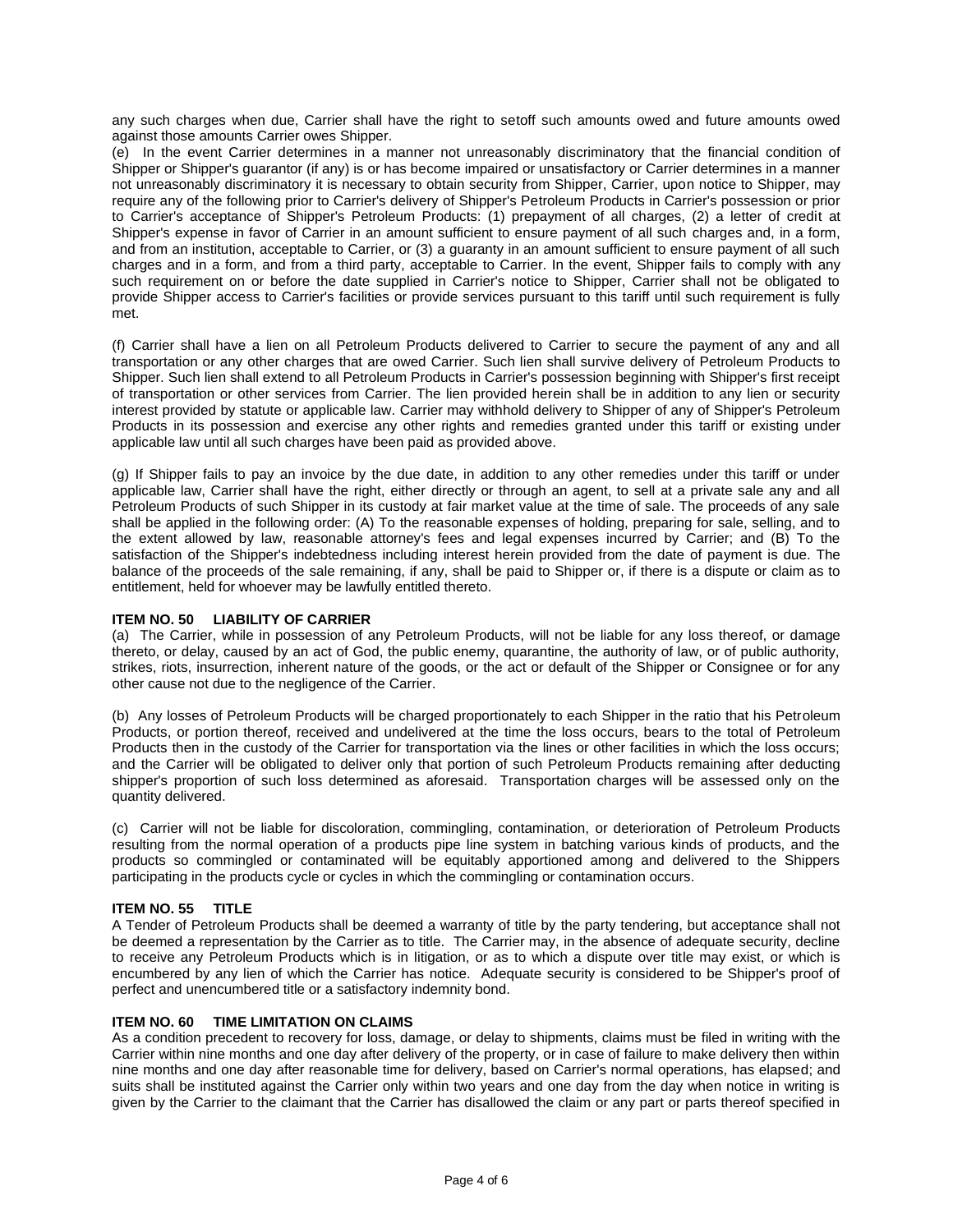the notice. Where claims are not filed or suits are not instituted thereon in accordance with the foregoing provisions, no Carrier hereunder will be liable, and such claims will not be paid.

#### **ITEM NO. 65 GASOLINE AND DIESEL COMPLIANCE**

By submitting to Carrier a Tender of Petroleum Products for transportation, Shipper certifies to Carrier that the Shipper has a Quality Assurance Program ("QAP") for reformulated gasoline that has been properly designed and implemented pursuant to 40 C.F.R. 1090.1720(d). In cases in which the Shipper uses one or more connecting carriers prior to transfer of custody to Carrier, the Shipper certifies that its QAP includes appropriate measures to ensure that the product handled by the connecting carriers remains in full compliance with Part 1090 regulations. Upon Carrier's request, Shipper shall promptly provide Carrier with all pertinent documentation constituting and describing Shipper's QAP, including all pertinent sampling and testing results. Shipper shall cooperate fully with Carrier, with respect to providing documentation and otherwise, in instances in which Carrier seeks to rebut a presumption of liability under the Part 1090 regulations. Shipper shall notify Carrier immediately upon learning that Petroleum Products Shipper has tendered for transportation are not in compliance with the Part 1090 regulations. Carrier shall be free to refuse Tender for transportation any Petroleum Products which Carrier has reason to believe are not in compliance with the Part 1090 regulations.

With respect to the transfer of custody from Shipper to Carrier, Shipper acknowledges that it retains full responsibility for compliance with all of the product transfer document requirements specified in Subpart L of 40 C.F.R. 1090. Given that Carrier is the only party in a position to verify the precise volume of product actually shipped, Carrier agrees to generate a document that provides the volume of gasoline which is being transferred to Carrier's custody. Carrier agrees to provide a copy of this document to Shipper. Carrier's agreement to generate a volume document in no way renders Carrier responsible for the generation of the required product transfer document.

#### **ITEM NO. 70 PRORATION PROCEDURES**

When there shall be nominated to the Carrier for transportation on the Carrier's pipeline system or any part thereof under applicable tariffs more Petroleum Products than can be currently transported, the transportation furnished by the Carrier shall be apportioned among Shippers in accordance with Carrier's Products Proration Policy dated effective January 1, 2021. Copies of this proration policy will be made available upon request, to any Shipper or potential Shipper by request at bptariffs@bp.com.

#### **ITEM NO. 80 DIVERSION OR RECONSIGNMENT**

Diversion or reconsignment may be made without charge if requested in writing by the Shipper, prior to delivery at original destination, subject to the rates, rules and regulations applicable from point of origin to point of final destination, upon condition that no out-of-line or backhaul movement will be made.

## **ITEM NO. 85 DELIVERY ADJUSTMENTS**

(a) Carrier will transport and deliver Petroleum Products with reasonable diligence and dispatch, but will accept no Petroleum Products to be transported in time for any particular market.

(b) After any shipment has had time to arrive at destination and on twenty-four hour notice to Consignee, Carrier may begin delivery at its current rate of pumping.

(c) Commencing after the first seven o'clock a.m. after expiration of said notice, a demurrage charge of [U] 1.0 cent per Barrel per day of twenty-four hours shall accrue on any part of said shipment offered for delivery and not taken as prescribed in paragraph (b) of this item. After expiration of said notice, Carrier's liability for loss, damage, or delay shall be that of warehouseman only.

## **ITEM NO. 90 APPLICATION OF RATES FROM AND TO INTERMEDIATE POINTS**

For Petroleum Products accepted for transportation from any point on Carrier's lines not named in a particular tariff, which is intermediate to a point from which rates are published in said tariff, through such unnamed point, the rate published from the next more distant point specified in such tariff will apply.

For Petroleum Products accepted for transportation to any point not named in a particular tariff which is intermediate to a point to which rates are published in said tariffs, through such unnamed point, the rate published therein to the next more distant point specified in the tariff will apply. This is in accordance with 18 C.F.R. § 341.10.

#### **ITEM NO. 95 PIPEAGE CONTRACTS**

Separate pipeage contracts in accordance with this tariff and these regulations covering further details may be required of a Shipper before any duty to transport shall arise.